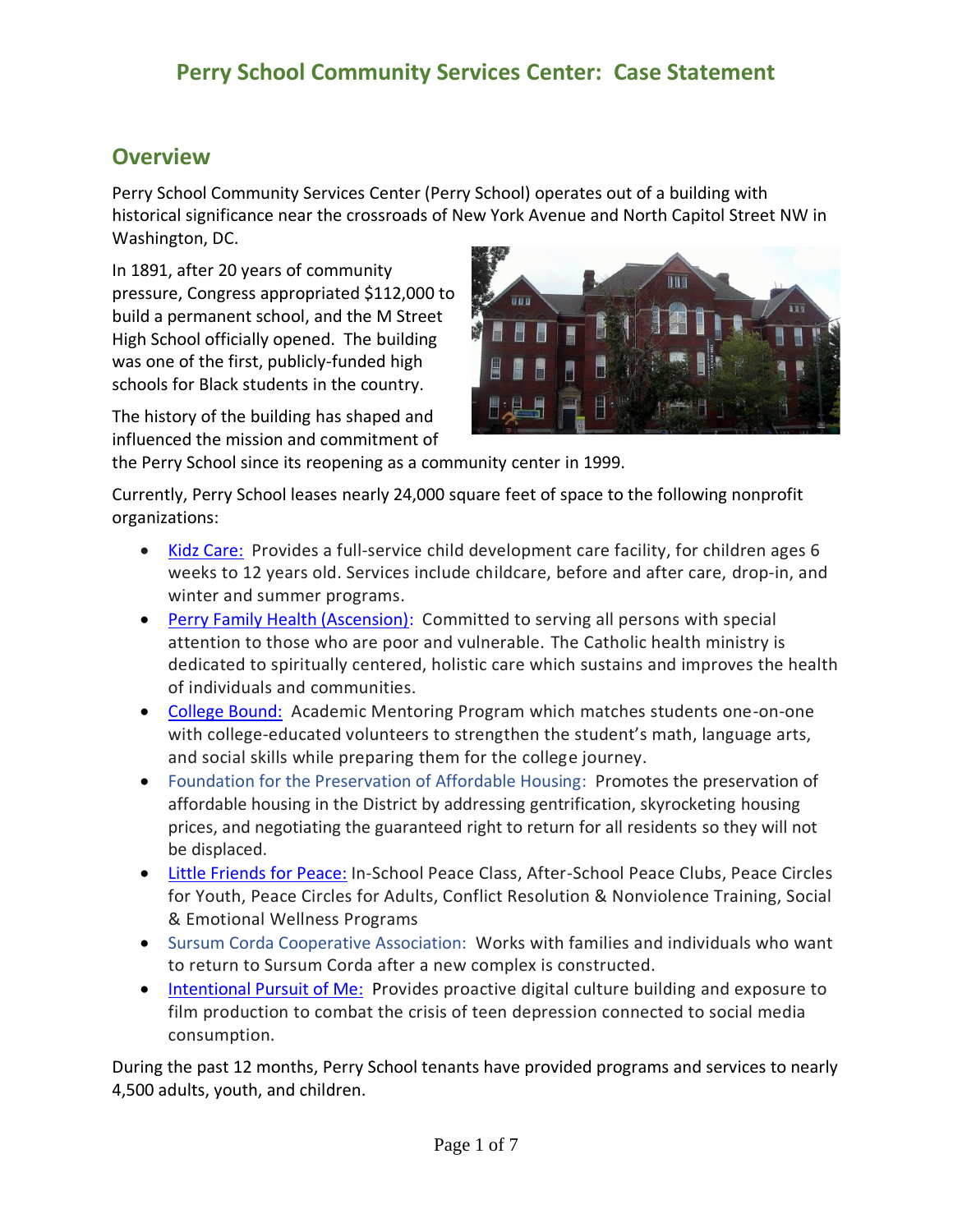The space that Perry School provides to nonprofit organizations has a direct impact in the immediate surrounding area and District-wide. By providing affordable space, Perry School plays a crucial role to help keep the DC nonprofit sector strong and sustainable and to ensure that services and programs are accessible to those who need them.

### **History**

Due to public funding support, M Street High School was able to offer teachers higher and equal salaries regardless of race or gender. As a result, the faculty was widely regarded to be one of the best in the District.



**Carter Godwin Woodson**, taught Spanish, French, English, and history at the M Street High School, was an American historian, author, journalist, and the founder of the Association for the Study of African American Life and History. He was one of the first scholars to study the history of the [African diaspora,](https://en.wikipedia.org/wiki/African_diaspora) including African American history. A founder of *Journal Negro History* in 1916, Woodson has been called the "father of black history". In February 1926 he launched the celebration of "Negro History Week", the precursor of Black History Month.

**Anna Julia Haywood Cooper**, served as Principal from 1901- 1906, was an American author, educator, sociologist, speaker, Black liberation activist, and one of the most prominent African American scholars in United States history.

Born into slavery in 1858, Cooper went on to receive a worldclass education and claim power and prestige in academic and social circles. In 1924, she received her Ph.D. in history from the Sorbonne, University of Paris. Cooper became the fourth African American woman and the first from the District of Columbia to earn a doctoral degree.



The M Street High School put its emphasis on academic and college-preparatory subjects, rather than focusing on vocational education for its Black students. The school produced a high percentage of college graduates from Harvard, Yale, Howard, Amherst, and Brown, among other places. Its alumni included many prominent educators and public figures including Helen Burroughs (started first vocational training in the nation for Black women and girls), Robert Percy Barnes (first Black person to earn a Ph.D. in chemistry from Harvard), William Cardozo (published a pioneering study on sickle cell), Jean Toomer (Black poet and novelist associated with the Harlem Renaissance), and William H. Hastie (became Dean of Howard University's Law School).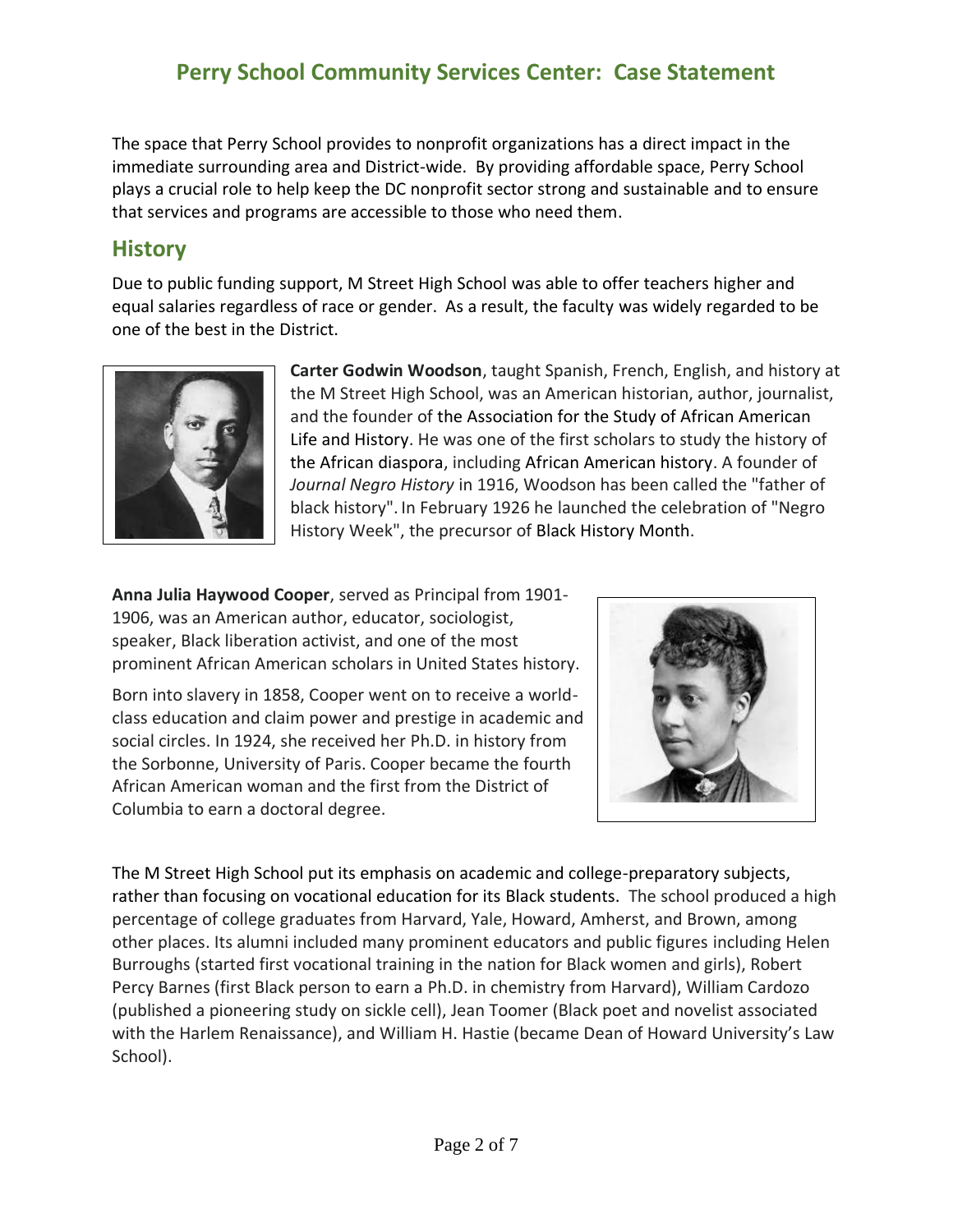### **Building History Timeline**

- **1891** M Street High School opens as a college-preparatory school for Black students. The building was one of the first high schools for Black students constructed using public funds.
- **1916** M Street High School can no longer accommodate the demands of a growing student population and a new high school, Dunbar is constructed a few blocks north.
- **1929-1932** M Street High School is used to house Cardozo High School students.
- **1932** The building became M Street Junior High School, later renamed Terrell Junior High School.
- **1952** The building was renamed again as the Leon L. Perry Middle School, named for a principal, supervising principal, and school board member of the Black school system from 1914-1945.
- **1960's** Urban renewal hits the community and much affordable housing and community buildings are destroyed. The Perry School serves as a shelter and food distribution center.
- **1970's** The Perry School is closed. The Tyler House public housing complex is constructed. Marion Barry, future Mayor of Washington, and civil rights activist Julius Hobson emerge as leaders and become allies of the Northwest One Corridor.
- **1986** Community members have M Street High School placed on the National Register of Historic Places.
- **1987** A poverty study by the Urban Institute finds Northwest One to be chronically poor, one of few such areas in the city. Alverta Munlyn and fellow community leaders want to convert the building into a health and community services center. Developers want to convert it into office space.
- **1991** Community residents created the Perry School Community Services, Inc. (PSCS). This community-initiated nonprofit starts raising money to renovate the building. They will raise \$5.6 million. Congresswoman Eleanor Holmes Norton helps community members put the financing package together.
- **1996** Renovations for Perry School begin.
- **1997** –Paul McElligott is named Executive Director.
- **1998** PSCSC secures its first tenants: Providence Hospital Health Clinic, College Bound, and Bright Beginnings.
- **1999** –In October, the building reopens at the Perry School Community Services Center. In addition to its tenants' programs and services, PSCSC offers direct services to meet the needs of community residents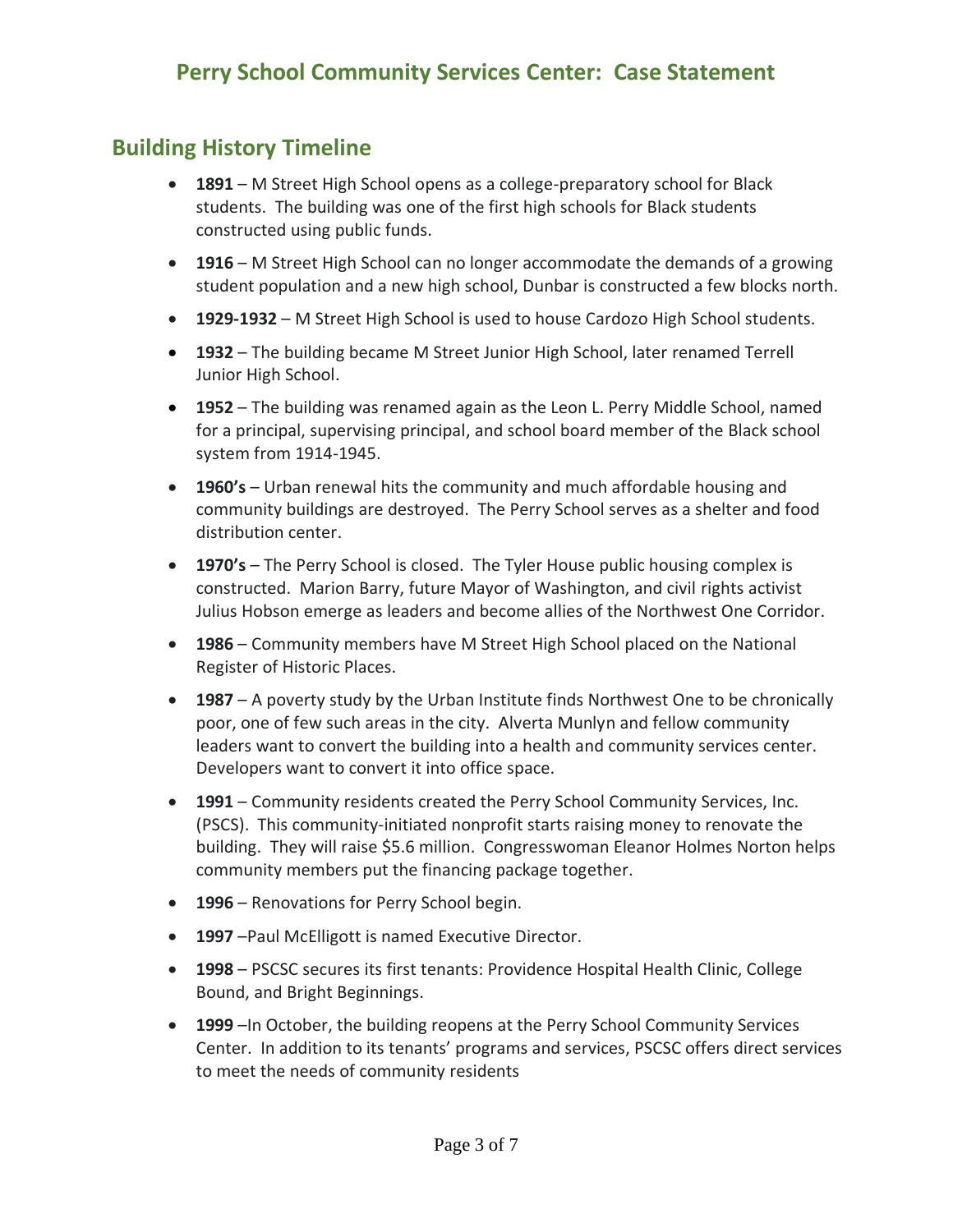## **Today's Challenges**

When the building reopened in 1999, the area surrounding the PSCSC was deemed chronically poor. Current information estimates that the poverty rate in census tract 47.01 (where PSCSC is located) is 28.1%. As the table below indicates, as of 2019 the poverty rate in census tract 47.01 is higher than the rates in census tracts near PSCSC.



In addition, as shown in the following table, the median income is lower than nearby neighborhoods and for the District as a whole.

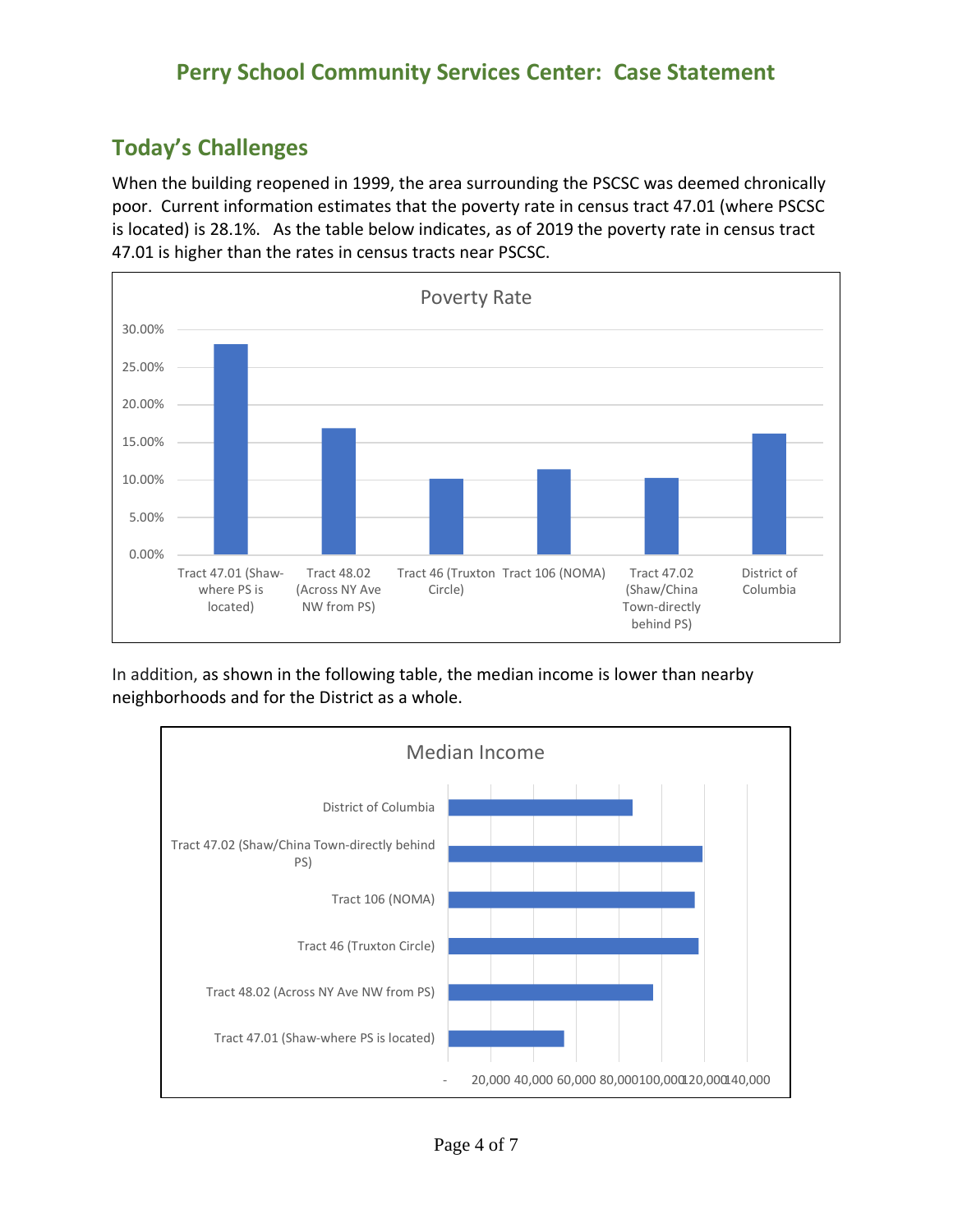Over the past 20+ years, the changing demographics have placed significant pressure on the Perry School's ability to recruit participants for its direct programs, to report compelling programmatic impact, and to fully cover the costs of its programs (due to decreased funding). In July 2021, the PSCSC Board voted to cease all PSCSC direct programming and focus efforts on supporting our tenants and their programs and services.

Since its opening, Perry School has been offering space at significantly below current market rates. The current, average lease at Perry School is about \$18 per square foot. Comparable rates in a 2-mile radius around Perry School range from \$43-\$65 per square foot. PSCSC's low lease rate has resulted in minimal building maintenance and repairs over many years. Under the lease agreement with the DC government, Perry School is responsible for all maintenance and repairs throughout the life of the lease (which goes through 2059). The estimated total cost of initial upgrades, repairs, and renovations for the building is estimated to cost about \$200k.

After 24 years as Executive Director, Paul McElligott is retiring in the fall of 2021.

The Board is focused on raising funds to upgrade the building, optimize building space to increasing rental revenues, strengthen cash flow, and attract nonprofits to the space that addresses community needs without duplicating current services offered by tenants.

## **Opportunities for Growth & Rebuilding**

Given the retirement of Perry School's long-term executive director and the realities of the changing area around Perry School, the Board of Directors has taken steps to shore up the organization's finances and to more fully embrace its role as a landlord in this historic space.

The board has recently taken the following actions:

#### **Approved the Renovation of the Perry School**

The renovation of the Perry School facility will bring a historic building into modern times. As we continue to attract new tenants and community members, well-maintained and up-to-date premises are vital. An upgraded facility will improve the Perry School's relationship with existing tenants and improve our ability to attract new tenants.

At this point in time, the Board has decided to prioritize renovations of four suites which will bring about 5,000 sq. ft. of unleased space back online. When fully leased, this space will provide at least \$50,000 in additional rental income.

Perry School is also prioritizing these additional renovations:

- Remodeling and upgrade of all bathrooms
- Repair, deep clean, and repaint all common areas (hallways, lobby, etc.)
- Replace about 10 heat pumps that are at the end of their useful life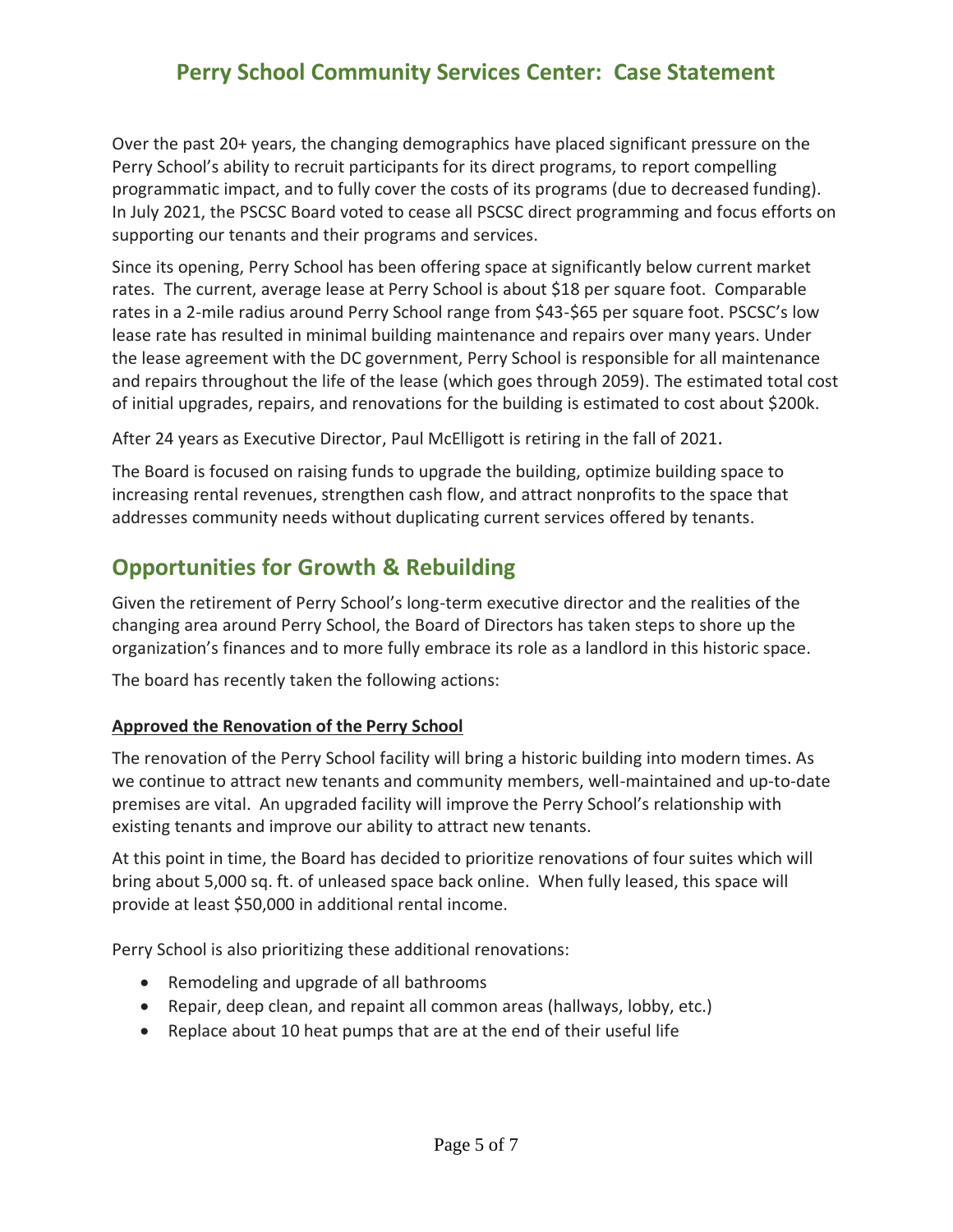These renovations improve the overall safety of the building and provide a better building experience for tenants and families, and improve building energy efficiency thus lowering overall costs.

#### **Renewed focus on Role as Steward of the Building**

- Increased New Tenant Lease Rate
- Recruit new nonprofit tenants
- Improve amenities in the Perry School for tenants
- Improve amenities in the Perry School for participants

The Board of Directors has decided to focus on the role of providing a community centered, shared space that offers operating cost savings and stability for nonprofits and their programs and services, cultural spaces, hubs for civic engagement, and contributions to the Sursum Corda (census tract 47.01) community. Even though the area is changing, we envision creating an anchor space in the community that residents identify with, frequent, and embrace.

With comparable commercial space averaging much higher than PSCSC's average rate of \$18 per square foot, the Board of Directors raised new leases to \$25 per square foot. The increased rate is projected to increase rental income by about 25% and provide much needed revenue to increase building reserves, improve amenities provided to tenants, and stay more current with building repairs and maintenance.

#### **Strengthen Role as a Community Gathering Space**

- Updated and Upgraded Computer Lab
- Flexible Shared Workspace
- Community Meeting Space

In addition to being a gathering space, we strive to create physical and virtual shared workspaces. The Perry School will be a place where people with different backgrounds, passions, and interests can come together, as well as a space where the public, private and philanthropic sectors can work together to improve the well-being of this community.

The Perry Board has emphasized the importance of upgrading the computer lab to provide access to several computers, printers, and scanners that are networked and loaded with a wide range of software. WiFi connectivity will be made available throughout the building.

The Perry School will explore developing shared workspaces, available to nonprofit organizations needing remote space. In addition, the multipurpose rooms will be upgraded to provide meeting, virtual meeting, and training space for nonprofits, resident associations, and the business community.